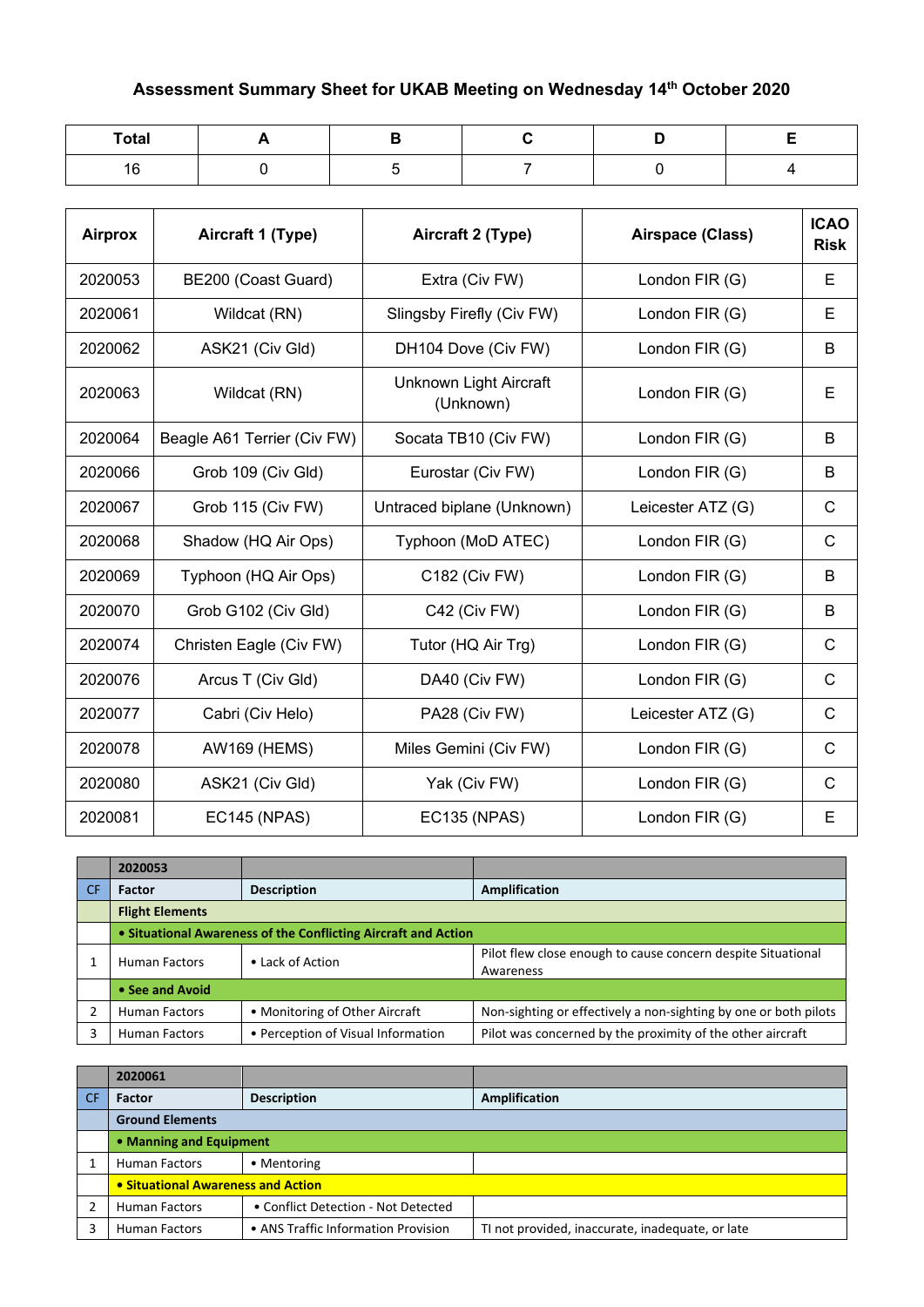| 4 | <b>Human Factors</b>                                           | • Separation Provision                        | The ANS instructions contributed to the Airprox                  |  |
|---|----------------------------------------------------------------|-----------------------------------------------|------------------------------------------------------------------|--|
|   | <b>Flight Elements</b>                                         |                                               |                                                                  |  |
|   | <b>• Tactical Planning and Execution</b>                       |                                               |                                                                  |  |
| 5 | <b>Human Factors</b>                                           | • Insufficient Decision/Plan                  | Inadequate plan adaption                                         |  |
|   | • Situational Awareness of the Conflicting Aircraft and Action |                                               |                                                                  |  |
| 6 | Contextual                                                     | • Situational Awareness and Sensory<br>Events | Pilot had no, late or only generic, Situational Awareness        |  |
|   | • See and Avoid                                                |                                               |                                                                  |  |
|   | <b>Human Factors</b>                                           | • Monitoring of Other Aircraft                | Non-sighting or effectively a non-sighting by one or both pilots |  |
| 8 | <b>Human Factors</b>                                           | • Lack of Action                              | Pilot flew close enough to cause concern                         |  |

|           | 2020062                                                               |                                                                                                |                                                                  |
|-----------|-----------------------------------------------------------------------|------------------------------------------------------------------------------------------------|------------------------------------------------------------------|
| <b>CF</b> | Factor                                                                | <b>Description</b>                                                                             | <b>Amplification</b>                                             |
|           | <b>Flight Elements</b>                                                |                                                                                                |                                                                  |
|           | <b>.</b> Tactical Planning and Execution                              |                                                                                                |                                                                  |
|           | <b>Human Factors</b>                                                  | • Flight Planning and Preparation                                                              |                                                                  |
|           | <b>• Situational Awareness of the Conflicting Aircraft and Action</b> |                                                                                                |                                                                  |
| 2         | Contextual                                                            | • Situational Awareness and Sensory<br>Events                                                  | Pilot had no, late or only generic, Situational Awareness        |
| 3         | <b>Human Factors</b>                                                  | • Distraction - Job Related                                                                    | Pilot engaged in other tasks                                     |
|           | • See and Avoid                                                       |                                                                                                |                                                                  |
| 4         | Contextual                                                            | • Near Airborne Collision with<br>Aircraft, Balloon, Dirigible or Other<br>Piloted Air Vehicle | Piloted air vehicle                                              |
| 5         | <b>Human Factors</b>                                                  | • Monitoring of Other Aircraft                                                                 | Non-sighting or effectively a non-sighting by one or both pilots |

| CF.            | Factor                                                         | <b>Description</b>                            | <b>Amplification</b>                                                 |
|----------------|----------------------------------------------------------------|-----------------------------------------------|----------------------------------------------------------------------|
|                | <b>Ground Elements</b>                                         |                                               |                                                                      |
|                | • Situational Awareness and Action                             |                                               |                                                                      |
|                | Contextual                                                     | • Situational Awareness and Sensory<br>Events | The controller had only generic, late or no Situational<br>Awareness |
|                | <b>Flight Elements</b>                                         |                                               |                                                                      |
|                | • Situational Awareness of the Conflicting Aircraft and Action |                                               |                                                                      |
| $\overline{2}$ | Contextual                                                     | • Situational Awareness and Sensory<br>Events | Pilot had no, late or only generic, Situational Awareness            |
|                | • Electronic Warning System Operation and Compliance           |                                               |                                                                      |
| 3              | Technical                                                      | • ACAS/TCAS System Failure                    | Incompatible CWS equipment                                           |
|                | • See and Avoid                                                |                                               |                                                                      |
| 4              | <b>Human Factors</b>                                           | • Monitoring of Other Aircraft                | Sighting report                                                      |

|     | 2020064                                              |                                                                                                |                                                           |
|-----|------------------------------------------------------|------------------------------------------------------------------------------------------------|-----------------------------------------------------------|
| CF. | Factor                                               | <b>Description</b>                                                                             | <b>Amplification</b>                                      |
|     | <b>Flight Elements</b>                               |                                                                                                |                                                           |
|     |                                                      | • Situational Awareness of the Conflicting Aircraft and Action                                 |                                                           |
|     | Contextual                                           | • Situational Awareness and Sensory<br>Events                                                  | Pilot had no, late or only generic, Situational Awareness |
|     | • Electronic Warning System Operation and Compliance |                                                                                                |                                                           |
| 2   | Technical                                            | • ACAS/TCAS System Failure                                                                     | CWS did not alert as expected                             |
|     | • See and Avoid                                      |                                                                                                |                                                           |
| 3   | Contextual                                           | • Poor Visibility Encounter                                                                    | One or both aircraft were obscured from the other         |
| 4   | <b>Human Factors</b>                                 | • Distraction - Job Related                                                                    | Pilot looking elsewhere                                   |
| 5   | Contextual                                           | • Near Airborne Collision with<br>Aircraft, Balloon, Dirigible or Other<br>Piloted Air Vehicle | Piloted air vehicle                                       |
| 6   | <b>Human Factors</b>                                 | • Monitoring of Other Aircraft                                                                 | Late-sighting by one or both pilots                       |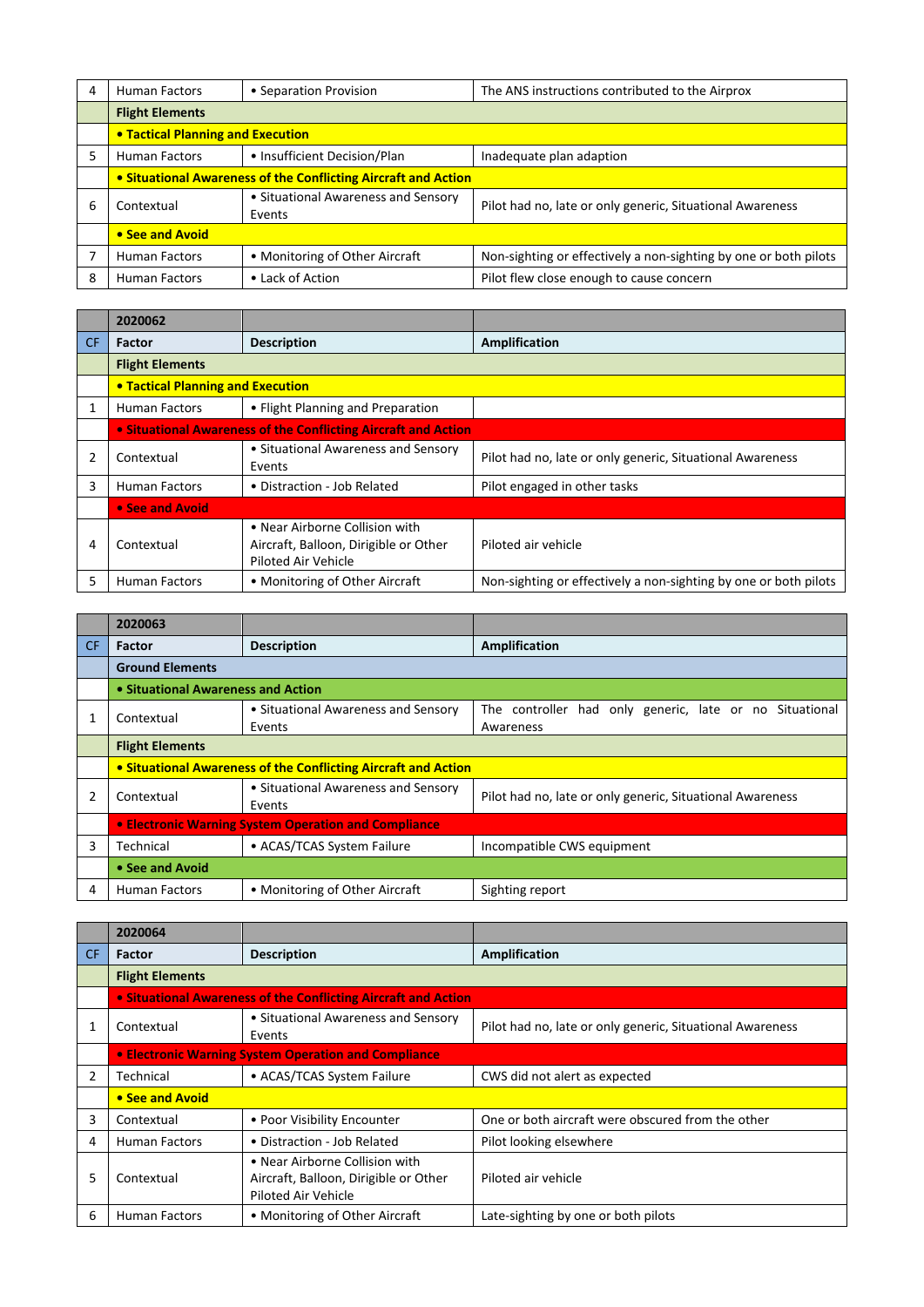|     | 2020066                |                                                                                                       |                                                           |
|-----|------------------------|-------------------------------------------------------------------------------------------------------|-----------------------------------------------------------|
| CF. | <b>Factor</b>          | <b>Description</b>                                                                                    | <b>Amplification</b>                                      |
|     | <b>Flight Elements</b> |                                                                                                       |                                                           |
|     |                        | • Situational Awareness of the Conflicting Aircraft and Action                                        |                                                           |
|     | Contextual             | • Situational Awareness and Sensory<br>Events                                                         | Pilot had no, late or only generic, Situational Awareness |
|     |                        | • Electronic Warning System Operation and Compliance                                                  |                                                           |
|     | Contextual             | • Other warning system operation                                                                      | Warning from a system other than TCAS                     |
|     | • See and Avoid        |                                                                                                       |                                                           |
| 3   | <b>Human Factors</b>   | • Distraction - Job Related                                                                           | Pilot looking elsewhere                                   |
| 4   | Contextual             | • Near Airborne Collision with<br>Aircraft, Balloon, Dirigible or Other<br><b>Piloted Air Vehicle</b> | Piloted air vehicle                                       |
| 5   | <b>Human Factors</b>   | • Monitoring of Other Aircraft                                                                        | Late-sighting by one or both pilots                       |

|           | 2020067                                                        |                                                       |                                                                     |
|-----------|----------------------------------------------------------------|-------------------------------------------------------|---------------------------------------------------------------------|
| <b>CF</b> | Factor                                                         | <b>Description</b>                                    | Amplification                                                       |
|           | <b>Flight Elements</b>                                         |                                                       |                                                                     |
|           |                                                                | • Regulations, Processes, Procedures and Compliance   |                                                                     |
|           | <b>Human Factors</b>                                           | • Flight Operations Documentation<br>and Publications | Regulations and/or procedures not complied with                     |
|           | <b>• Tactical Planning and Execution</b>                       |                                                       |                                                                     |
| 2         | <b>Human Factors</b>                                           | • Flight Planning and Preparation                     |                                                                     |
| 3         | <b>Human Factors</b>                                           | • Action Performed Incorrectly                        | Incorrect or ineffective execution                                  |
| 4         | <b>Human Factors</b>                                           | • Aircraft Navigation                                 | Flew through promulgated and active airspace                        |
| 5         | <b>Human Factors</b>                                           | • Monitoring of Other Aircraft                        | Did not avoid/conform with the pattern of traffic already<br>formed |
| 6         | <b>Human Factors</b>                                           | • Accuracy of Communication                           | Ineffective communication of intentions                             |
|           | • Situational Awareness of the Conflicting Aircraft and Action |                                                       |                                                                     |
|           | Contextual                                                     | • Situational Awareness and Sensory<br>Events         | Pilot had no, late or only generic, Situational Awareness           |
|           | • See and Avoid                                                |                                                       |                                                                     |
| 8         | <b>Human Factors</b>                                           | • Monitoring of Other Aircraft                        | Late-sighting by one or both pilots                                 |

|                | 2020068                 |                                                                |                                                                           |
|----------------|-------------------------|----------------------------------------------------------------|---------------------------------------------------------------------------|
| CF.            | Factor                  | <b>Description</b>                                             | Amplification                                                             |
|                | <b>Ground Elements</b>  |                                                                |                                                                           |
|                | • Manning and Equipment |                                                                |                                                                           |
| 1              | Organisational          | • ATM Staffing and Scheduling                                  | Sub-Optimal establishment or scheduling of staff                          |
|                | <b>Flight Elements</b>  |                                                                |                                                                           |
|                |                         | • Situational Awareness of the Conflicting Aircraft and Action |                                                                           |
| $\overline{2}$ | <b>Human Factors</b>    | • Lack of Action                                               | Pilot flew close enough to cause concern despite Situational<br>Awareness |
| 3              | <b>Human Factors</b>    | • Situational Awareness and Sensory<br>Events                  | Pilot was concerned by the proximity of the other aircraft                |
|                |                         | • Electronic Warning System Operation and Compliance           |                                                                           |
| 4              | Contextual              | • ACAS/TCAS RA                                                 |                                                                           |
|                | • See and Avoid         |                                                                |                                                                           |
| 5              | <b>Human Factors</b>    | • Perception of Visual Information                             | Pilot perceived there was no conflict                                     |
| 6              | <b>Human Factors</b>    | • Perception of Visual Information                             | Pilot was concerned by the proximity of the other aircraft                |
|                | <b>Human Factors</b>    | • Lack of Individual Risk Perception                           | Pilot flew close enough to cause concern                                  |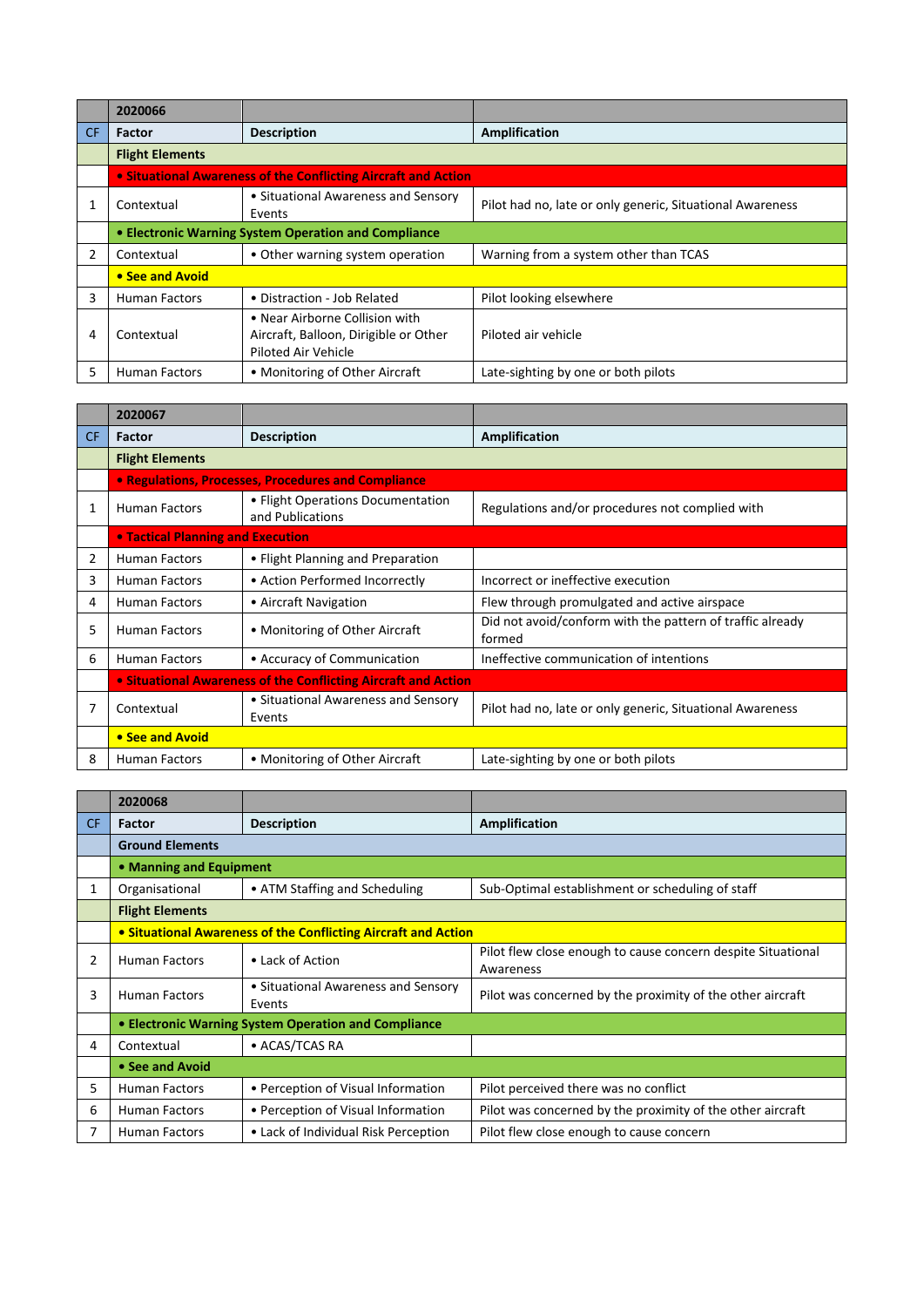|                | 2020069                                  |                                                                                             |                                                                     |
|----------------|------------------------------------------|---------------------------------------------------------------------------------------------|---------------------------------------------------------------------|
| <b>CF</b>      | <b>Factor</b>                            | <b>Description</b>                                                                          | <b>Amplification</b>                                                |
|                | <b>Ground Elements</b>                   |                                                                                             |                                                                     |
|                |                                          | • Regulations, Processes, Procedures and Compliance                                         |                                                                     |
| $\mathbf{1}$   | Organisational                           | • ATM Information Provision                                                                 | Inadequate regulations or procedures                                |
|                | • Situational Awareness and Action       |                                                                                             |                                                                     |
| $\overline{2}$ | <b>Human Factors</b>                     | • Conflict Detection - Detected Late                                                        |                                                                     |
| 3              | <b>Human Factors</b>                     | • Inappropriate Clearance                                                                   | The ANS clearance contributed to the Airprox                        |
| 4              | <b>Human Factors</b>                     | • ATM Coordination                                                                          |                                                                     |
|                | <b>Flight Elements</b>                   |                                                                                             |                                                                     |
|                |                                          | • Regulations, Processes, Procedures and Compliance                                         |                                                                     |
| 5              | <b>Human Factors</b>                     | • Flight Operations Documentation and<br>Publications                                       | Regulations and/or procedures not complied with                     |
|                | <b>. Tactical Planning and Execution</b> |                                                                                             |                                                                     |
| 6              | <b>Human Factors</b>                     | • Insufficient Decision/Plan                                                                | Inadequate plan adaption                                            |
|                |                                          | <b>. Situational Awareness of the Conflicting Aircraft and Action</b>                       |                                                                     |
| 7              | Contextual                               | • Situational Awareness and Sensory Events                                                  | Pilot had no, late or only generic, Situational<br>Awareness        |
|                |                                          | • Electronic Warning System Operation and Compliance                                        |                                                                     |
| 8              | Contextual                               | • ACAS/TCAS TA                                                                              |                                                                     |
|                | • See and Avoid                          |                                                                                             |                                                                     |
| 9              | <b>Human Factors</b>                     | • Distraction - Job Related                                                                 | Pilot looking elsewhere                                             |
| 10             | Contextual                               | . Near Airborne Collision with Aircraft, Balloon,<br>Dirigible or Other Piloted Air Vehicle | Piloted air vehicle                                                 |
| 11             | <b>Human Factors</b>                     | • Monitoring of Other Aircraft                                                              | Non-sighting or effectively a non-sighting by one or<br>both pilots |
| 12             | <b>Human Factors</b>                     | • Perception of Visual Information                                                          | Pilot perceived there was no conflict                               |

|     | 2020070                                              |                                                                                                |                                                           |
|-----|------------------------------------------------------|------------------------------------------------------------------------------------------------|-----------------------------------------------------------|
| CF. | Factor                                               | <b>Description</b>                                                                             | <b>Amplification</b>                                      |
|     | <b>Flight Elements</b>                               |                                                                                                |                                                           |
|     |                                                      | • Situational Awareness of the Conflicting Aircraft and Action                                 |                                                           |
|     | Contextual                                           | • Situational Awareness and Sensory<br>Events                                                  | Pilot had no, late or only generic, Situational Awareness |
|     | • Electronic Warning System Operation and Compliance |                                                                                                |                                                           |
| 2   | Technical                                            | • ACAS/TCAS System Failure                                                                     | Incompatible CWS equipment                                |
|     | • See and Avoid                                      |                                                                                                |                                                           |
| 3   | Contextual                                           | • Near Airborne Collision with<br>Aircraft, Balloon, Dirigible or Other<br>Piloted Air Vehicle | Piloted air vehicle                                       |
| 4   | <b>Human Factors</b>                                 | • Monitoring of Other Aircraft                                                                 | Late-sighting by one or both pilots                       |

|     | 2020074                                                        |                                                     |                                                           |
|-----|----------------------------------------------------------------|-----------------------------------------------------|-----------------------------------------------------------|
| CF. | Factor                                                         | <b>Description</b>                                  | Amplification                                             |
|     | <b>Ground Elements</b>                                         |                                                     |                                                           |
|     |                                                                | • Regulations, Processes, Procedures and Compliance |                                                           |
|     | <b>Human Factors</b>                                           | • ATM Regulatory Deviation                          | Regulations and/or procedures not complied with           |
|     | • Situational Awareness and Action                             |                                                     |                                                           |
| 2   | <b>Human Factors</b>                                           | • ANS Traffic Information Provision                 | TI not provided, inaccurate, inadequate, or late          |
|     | <b>Flight Elements</b>                                         |                                                     |                                                           |
|     | • Tactical Planning and Execution                              |                                                     |                                                           |
| 3   | <b>Human Factors</b>                                           | • Flight Planning and Preparation                   |                                                           |
|     | • Situational Awareness of the Conflicting Aircraft and Action |                                                     |                                                           |
| 4   | Contextual                                                     | • Situational Awareness and Sensory<br>Events       | Pilot had no, late or only generic, Situational Awareness |
| 5   | <b>Human Factors</b>                                           | • Lack of Action                                    | Pilot flew into conflict despite Situational Awareness    |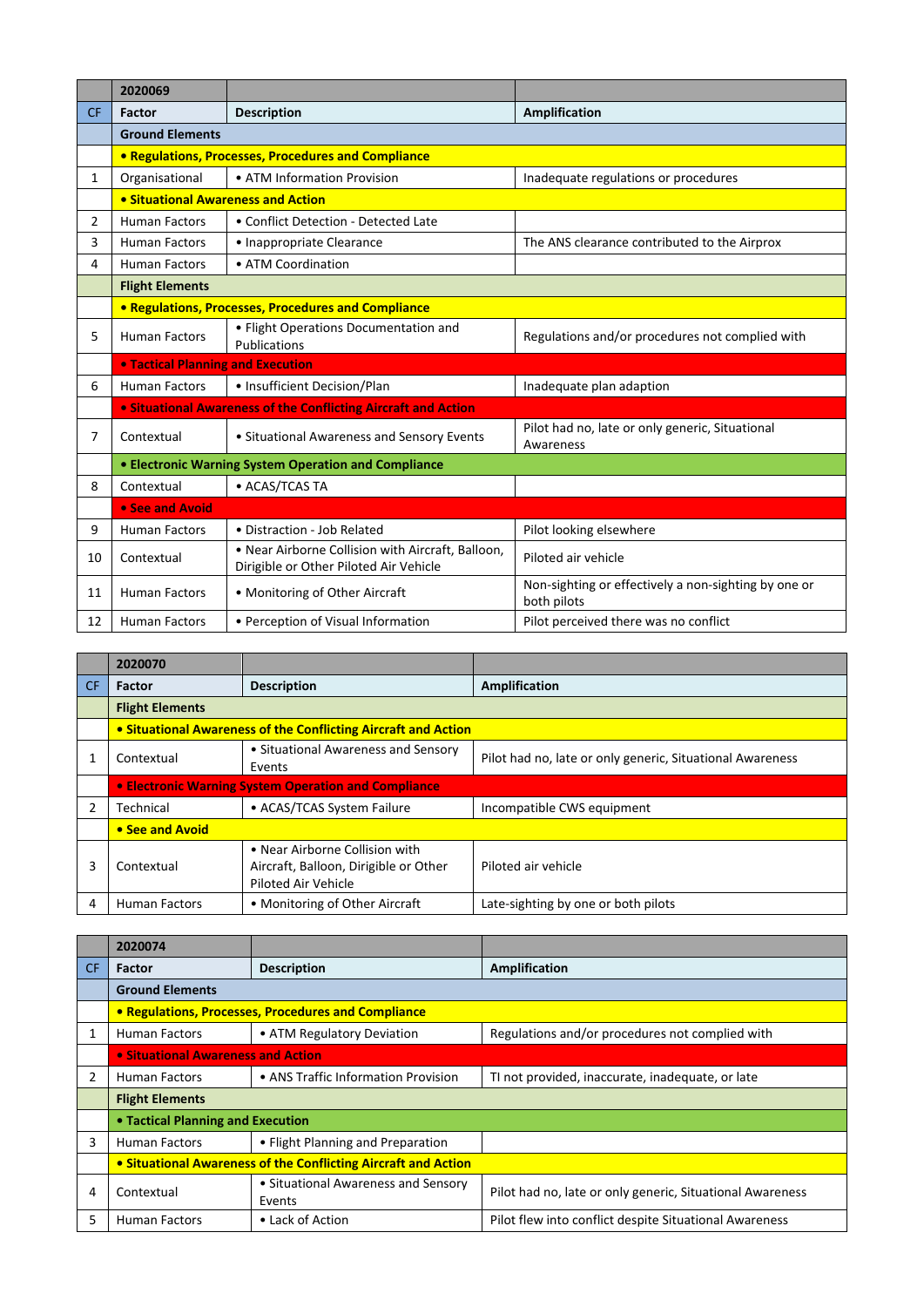| • Electronic Warning System Operation and Compliance |                                      |                                          |
|------------------------------------------------------|--------------------------------------|------------------------------------------|
| Contextual                                           | • Other warning system operation     | Warning from a system other than TCAS    |
| • See and Avoid                                      |                                      |                                          |
| <b>Human Factors</b>                                 | • Distraction - Job Related          | Pilot looking elsewhere                  |
| <b>Human Factors</b>                                 | • Monitoring of Other Aircraft       | Late-sighting by one or both pilots      |
| <b>Human Factors</b>                                 | • Lack of Individual Risk Perception | Pilot flew close enough to cause concern |

|     | 2020076                                                        |                                               |                                                                     |
|-----|----------------------------------------------------------------|-----------------------------------------------|---------------------------------------------------------------------|
| CF. | <b>Factor</b>                                                  | <b>Description</b>                            | Amplification                                                       |
|     | <b>Ground Elements</b>                                         |                                               |                                                                     |
|     | • Situational Awareness and Action                             |                                               |                                                                     |
|     | Contextual                                                     | • ANS Flight Information Provision            | Not required to monitor the aircraft under the agreed<br>service    |
|     | <b>Flight Elements</b>                                         |                                               |                                                                     |
|     | • Situational Awareness of the Conflicting Aircraft and Action |                                               |                                                                     |
| 2   | Contextual                                                     | • Situational Awareness and Sensory<br>Events | Pilot had no, late or only generic, Situational Awareness           |
|     | • See and Avoid                                                |                                               |                                                                     |
| 3   | <b>Human Factors</b>                                           | • Monitoring of Other Aircraft                | Non-sighting or effectively a non-sighting by one or both<br>pilots |
| 4   | <b>Human Factors</b>                                           | • Perception of Visual Information            | Pilot was concerned by the proximity of the other aircraft          |

|    | 2020077                |                                                                |                                                                     |
|----|------------------------|----------------------------------------------------------------|---------------------------------------------------------------------|
| CF | <b>Factor</b>          | <b>Description</b>                                             | Amplification                                                       |
|    | <b>Flight Elements</b> |                                                                |                                                                     |
|    |                        | • Situational Awareness of the Conflicting Aircraft and Action |                                                                     |
|    | Contextual             | • Situational Awareness and Sensory<br>Events                  | Pilot had no, late or only generic, Situational Awareness           |
|    | <b>Human Factors</b>   | • Distraction - Job Related                                    | Pilot engaged in other tasks                                        |
|    | • See and Avoid        |                                                                |                                                                     |
| 3  | <b>Human Factors</b>   | • Monitoring of Other Aircraft                                 | Non-sighting or effectively a non-sighting by one or both<br>pilots |
| 4  | <b>Human Factors</b>   | • Perception of Visual Information                             | Pilot was concerned by the proximity of the other aircraft          |

|           | 2020078                                                        |                                               |                                                                     |
|-----------|----------------------------------------------------------------|-----------------------------------------------|---------------------------------------------------------------------|
| <b>CF</b> | Factor                                                         | <b>Description</b>                            | Amplification                                                       |
|           | <b>Ground Elements</b>                                         |                                               |                                                                     |
|           | • Situational Awareness and Action                             |                                               |                                                                     |
| 1         | Contextual                                                     | • ANS Flight Information Provision            | Not required to monitor the aircraft under the agreed<br>service    |
|           | <b>Flight Elements</b>                                         |                                               |                                                                     |
|           | • Tactical Planning and Execution                              |                                               |                                                                     |
| 2         | <b>Human Factors</b>                                           | • Insufficient Decision/Plan                  | Inadequate plan adaption                                            |
| 3         | <b>Human Factors</b>                                           | • Accuracy of Communication                   | Ineffective communication of intentions                             |
|           | • Situational Awareness of the Conflicting Aircraft and Action |                                               |                                                                     |
| 4         | Contextual                                                     | • Situational Awareness and Sensory<br>Events | Pilot had no, late or only generic, Situational Awareness           |
|           | • Electronic Warning System Operation and Compliance           |                                               |                                                                     |
| 5.        | Contextual                                                     | • ACAS/TCAS RA                                |                                                                     |
|           | • See and Avoid                                                |                                               |                                                                     |
| 6         | <b>Human Factors</b>                                           | • Monitoring of Other Aircraft                | Non-sighting or effectively a non-sighting by one or both<br>pilots |

|     | 2020080                |                    |                      |
|-----|------------------------|--------------------|----------------------|
| CCF | <b>Factor</b>          | <b>Description</b> | <b>Amplification</b> |
|     | <b>Ground Elements</b> |                    |                      |